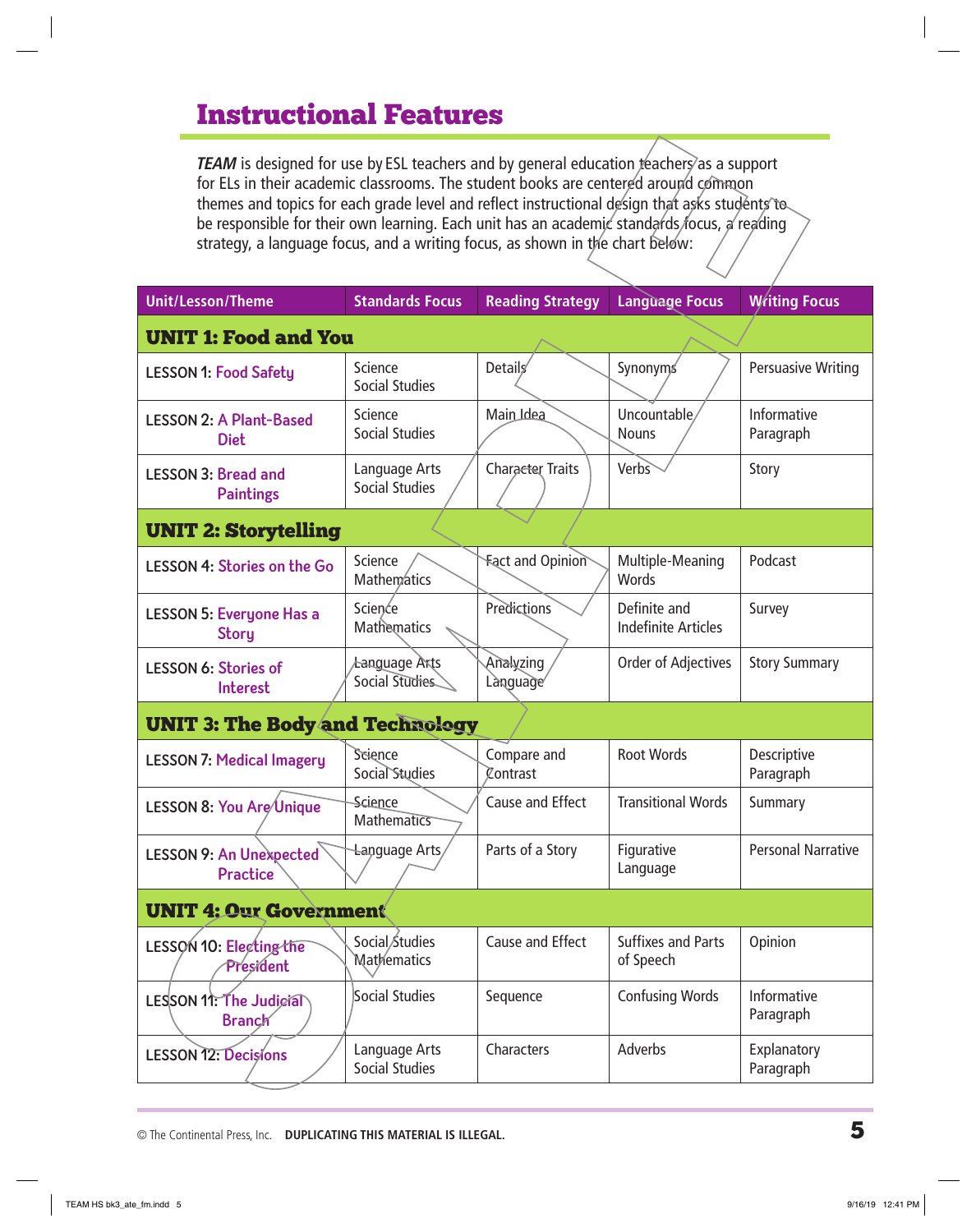# **Lesson 5** Student Book PAGES 63-76

# **TITLE Everyone Has a Story**

#### **GENRE Informational Text**

#### **LESSON OBJECTIVES**

- Read, discuss, and write about sharing stories in a new medium
- Make predictions
- Listen to and understand a conversation about surveys
- Using indefinite and definite articles correctly
- Write an informational paragraph

### **Content Standards Connection**

- The Language of Science
- The Language of Mathematics

## **ELA Standards Connection**

#### **Reading**

- Use prior knowledge and information from a text to make predictions
- Read and understand an informational text
- Use information gained from illustrations and words to demonstrate understanding of the text
- Determine meaning of words and phrases
- Identify main ideas and details that support main ideas
- Know and apply grade-level phonics and word analysis skills in decoding words
- Ask and answer questions to demonstrate understanding of a text
- Describe logical connections between particular sentences and paragraphs in a text
- Determine author's point of view or purpose in a text
- Use language related to cause and effect to demonstrate understanding of events in a text

#### **Speaking and Listening**

- Ask and answer questions to demonstrate understanding of a text/
- Engage in collaborative discussions
- Read prose orally with accuracy and fluency to support comprehension
- Pose and respond to questions that probe reasoning and evidence
- Clarify ideas and conclusions
- Evaluate speaker's point of view and reasoning

#### **Writing**

- Use language to write an informative paragraph
- Create and structure a piece of writing
- Develop and strengthen writing by planning and editing
- Próduce clear and coherent writing appropriate to the purpose and audience

# **Grammar and English Conventions**

- Demonstrate an understanding of word relationships
- Use knowledge of language and its conventions when writing
- Recognize definite and indefinite articles
- *Use definite and indefinite articles correctly in* sentences

## **ACADEMIC LANGUAGE OF LESSON Tier 1** Campaign, hassle, online, survey **Tier 2** collaborated, garnered, lucrative **Tier 3**  $\vert$  acumen, algorithm, bias, corporate, entrepreneur, format, founders, negotiated, registered, skewed,

subsidiary, upload, usability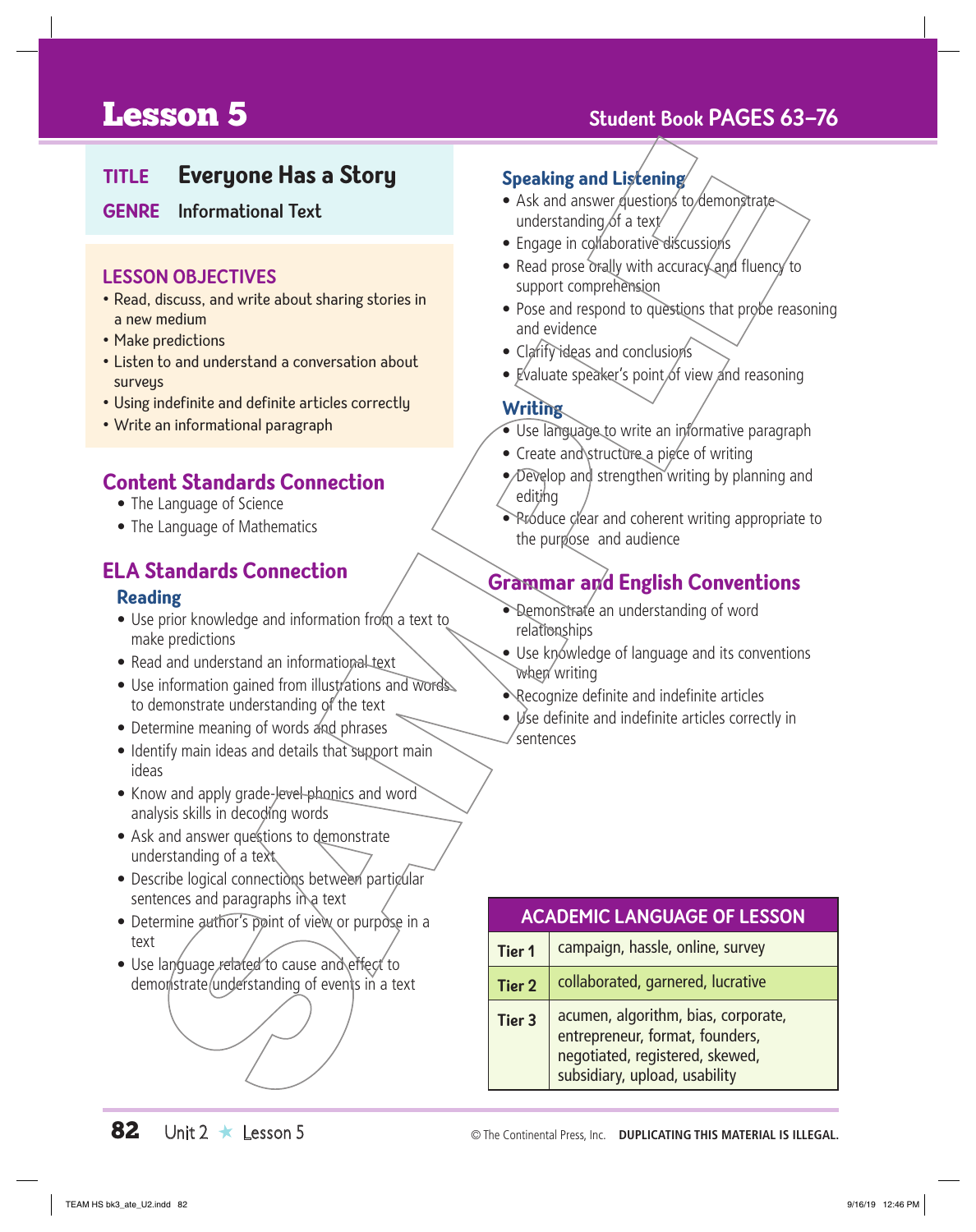

# **Listen and Discuss** Student Book PAGE 71

#### **TOTAL TIME: 45 Minutes**

My Learning Goals: 5 Minutes Working with Page 71: 15 Minutes Working with Page 72: 20 Minutes Check My Goals: 5 Minutes

#### **OBJECTIVE**

- Use descriptive language to discuss surveys
- Use language to ask questions and contribute to a conversation

#### **ACADEMIC LANGUAGE**

**Tier 1:** campaign, survey **Tier 3:** bias, skewed

### MY LEARNING GOALS

Direct students' attention to My Learning Goals. Chorally read My Learning Goals. Explain to students that at the end of the lesson, they will determine if they have met these goals. If they have, they will put a check next to each goal.

### WORK WITH THE PAGE

Explain to students that they will listen to a conversation two times. The first time they hear the conversation, they should just listen carefully.  $A\$ they listen a second time, they should take notes on the chart about what they hear. Then they will participate in a conversation about what they have heard as well as what they have learned from the reading passage.

**Say: Listen to a conversation between two students about surveys. You will listen to the conversation two times. Listen carefully the first time. The second time you listen, take notes on the chart about what you hear.**

Play the audio two times. Pause after the first play to discuss the conversation and any questions the students may have.

#### *Full audio script on the next page.*

If students cannot complete the activity, provide a script of the audio so they can follow along. Then replay the audio.

Have volunteers provide answers from their charts.

Answers will vary.

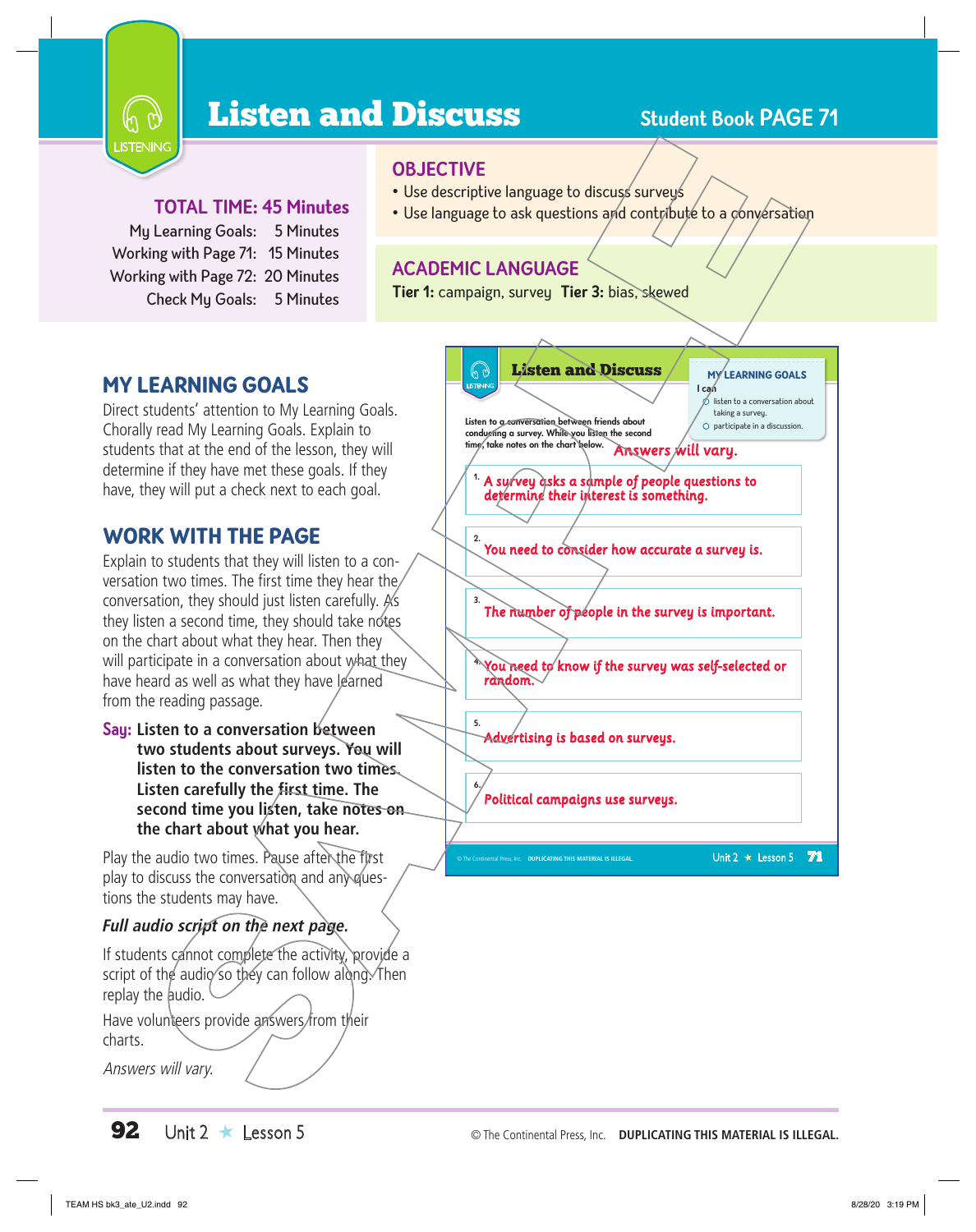

# AUDIO SCRIPT

- **Amir:** Do you know what a survey is?
	- Lei: Yes. A survey is an investigation that asks a group, or sample, of people to answer one or more questions. Then the survey taker draws conclusions about what most people think based on the answers of the sample.
- Amir: Exactly. Did you know that before accepting a claim based on/a survey you should consider how accurate the survey is? You need to know how the survey was conducted and whether it is accurate.
	- Lei: True. One thing to consider about *a survey* is the size of the sample. Survey takers select a sample of the total number of people in the whole group. A surveyor might ask 1,000 high/school students about their favorite social media. There are actually millions of high school students in the United States, but 1,000 high-schoolers make up a sample of the whole population of high school students. The larger the sample, the more accurate the response is, up to a point.
- Amir: Opinion polls usually use a sample that ranges from 500 to 2,000 people. Larger samples are sometimes used in a government survey about issues like home ownership or unemployment rates.
	- Lei: Another factor to consider is the accuracy of the response to the survey. A sample must be chosen randomly if the sample is to reflect the population fairly. If you asked 1,000 high school students what their favorite source of social media is and they all happened to live in a town that was the headquarters of that social media, their responses might be unfairly skewed toward that brand. A sample is said to be biased, or prejudiced, when some characteristic unfairly influences its responses.
- **Amir:** Self-selected samples can be biased. If only people with an interest in the subject bother to respond to the survey, the sample is not random. One example of a self-selected sample is if you voted for something online.
	- Lei: That's true. Bias can also be present in the way a question is worded or in the particular answers from which you can choose. For example, if your favorite brand of social media is not one of the choices, you might pick another brand just because it is there.
- Amir: Do you know that much advertising is based on surveys?
	- Lei: Yes, information about voters and their political beliefs or support for a candidate's campaign or an issue is also based on surveys.